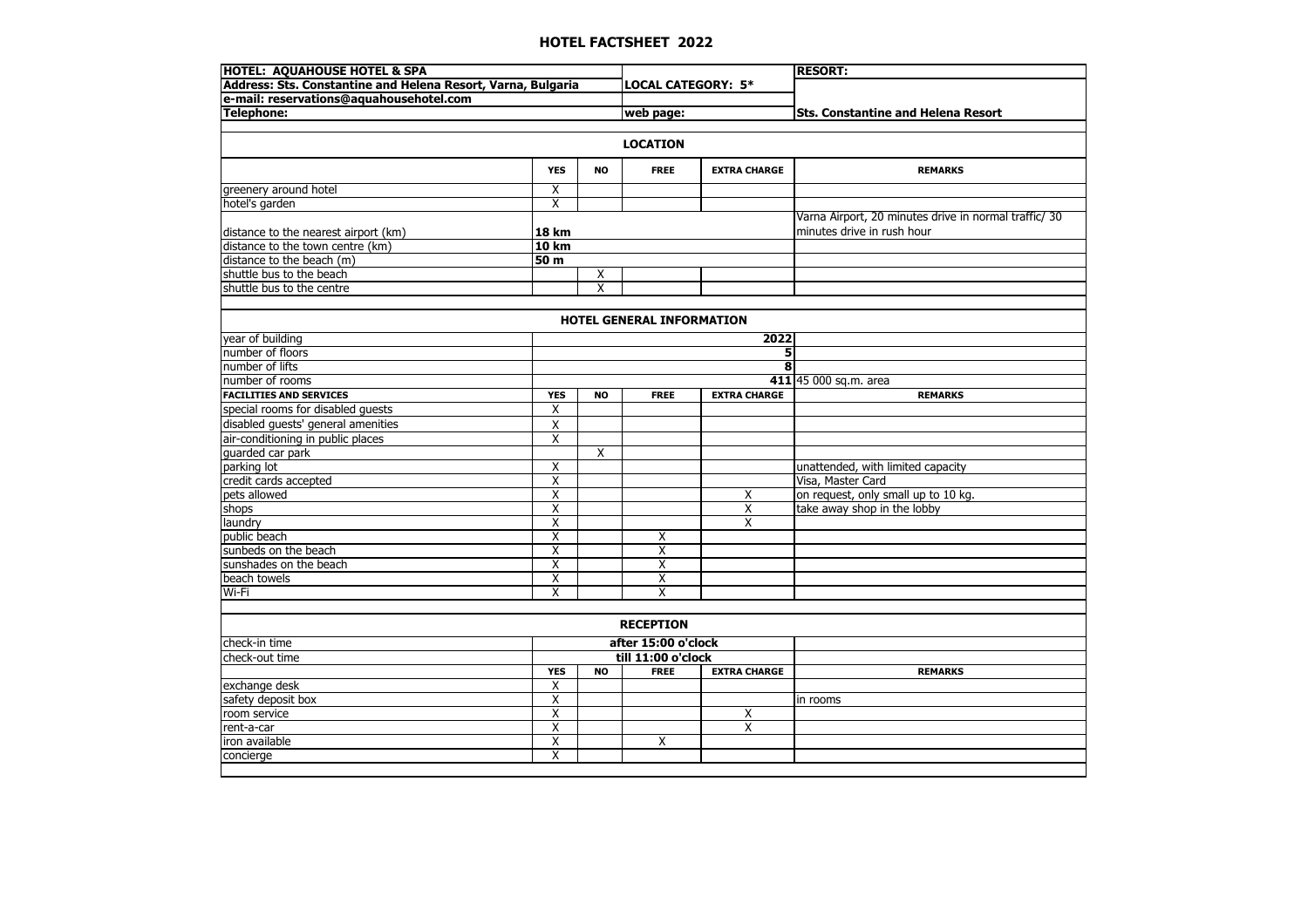| <b>FOOD &amp; BEVERAGES</b>               |                         |                |                         |                                                                |                                                                                  |  |
|-------------------------------------------|-------------------------|----------------|-------------------------|----------------------------------------------------------------|----------------------------------------------------------------------------------|--|
|                                           |                         |                |                         |                                                                |                                                                                  |  |
| breakfast                                 | х                       |                | х                       |                                                                | buffet 07:30 - 10:30                                                             |  |
| lunch                                     | $\overline{\mathsf{x}}$ |                | X                       |                                                                | buffet 12:30 - 14:30                                                             |  |
| dinner                                    | X                       |                | X                       |                                                                | buffet 18:00 - 21:00<br>Local and imported alconolic drinks, draft beer and soft |  |
|                                           |                         |                |                         |                                                                | drinks from machine $10:30 - 23:00$ ;                                            |  |
|                                           |                         |                |                         |                                                                |                                                                                  |  |
|                                           |                         |                |                         |                                                                | Beverages are served 24 hours except strong spirits,                             |  |
|                                           |                         |                |                         |                                                                | beer and wine, which are served between 23:00 and                                |  |
| lobby bar                                 | χ                       |                |                         |                                                                | 10:30 but only against extra charge.                                             |  |
| pool bar                                  | $\overline{\mathsf{x}}$ |                |                         |                                                                |                                                                                  |  |
|                                           |                         |                |                         |                                                                | included in the AIU programme soft and cold drinks,                              |  |
| beach bar                                 | χ                       |                |                         |                                                                | draft beer and snacks 10:30 - 18:00                                              |  |
|                                           |                         |                |                         |                                                                | main restaurant, buffet table, at least 3 thematic                               |  |
| The Terrace restaurant                    | х                       |                | х                       |                                                                | buffets per week                                                                 |  |
| lGreen Restaurant                         |                         |                | X                       |                                                                | adults only, separate kids/ teen area, buffet table                              |  |
| The Grill restaurant                      |                         |                |                         | Χ                                                              | <b>BBQ</b>                                                                       |  |
| Kanpai restaurant                         |                         |                |                         | Χ                                                              | a-la-carte, Asian cuisine                                                        |  |
|                                           |                         |                |                         |                                                                |                                                                                  |  |
|                                           |                         |                | <b>ROOMS</b>            |                                                                |                                                                                  |  |
| <b>DELUXE KING PARK VIEW ROOM</b>         | <b>YES</b>              | <b>NO</b>      | <b>FREE</b>             | <b>EXTRA CHARGE</b>                                            | <b>REMARKS</b>                                                                   |  |
| aprox. sq.m                               |                         |                |                         |                                                                | 39 sq.m.                                                                         |  |
| air-conditioning (central/individual)     | Χ                       |                | Χ                       |                                                                |                                                                                  |  |
| TV (local / sat)                          | $\overline{X}$          |                | $\overline{\mathsf{x}}$ |                                                                |                                                                                  |  |
| phone                                     | $\overline{\mathsf{X}}$ |                |                         |                                                                | phone calls are charged                                                          |  |
| minibar                                   | $\overline{\mathsf{X}}$ |                |                         | X                                                              | complimentary a bottle of water daily                                            |  |
| coffee machine                            | Χ                       |                | Χ                       |                                                                | free coffee/ tea once per day                                                    |  |
| safety deposit box                        | Χ                       |                | $\overline{\mathsf{X}}$ |                                                                | 13' laptop size                                                                  |  |
| sea view supplement                       | $\overline{X}$          |                |                         | X                                                              |                                                                                  |  |
| Internet (wireless)                       | $\overline{\mathsf{X}}$ |                | X                       |                                                                | high speed Wi-Fi                                                                 |  |
| balcony with furniture                    | Χ                       |                |                         |                                                                |                                                                                  |  |
| bed type                                  |                         |                |                         |                                                                | double king size bed                                                             |  |
| extra bed possibility                     |                         | $\overline{X}$ |                         |                                                                |                                                                                  |  |
| satin bedding                             | X                       |                |                         |                                                                |                                                                                  |  |
| room tidying up (how often)               |                         |                |                         |                                                                | daily                                                                            |  |
| towels change (how often)                 |                         |                |                         |                                                                | daily                                                                            |  |
| bed linen change (how often)              |                         |                |                         |                                                                | 2 times a week                                                                   |  |
| floor type (terracota / parquet / carpet) |                         |                |                         | only ground floor rooms with terracota, higher floors - carpet |                                                                                  |  |
|                                           |                         |                |                         |                                                                |                                                                                  |  |
| <b>DELUXE DOUBLE ROOM</b>                 | <b>YES</b>              | <b>NO</b>      | <b>FREE</b>             | <b>EXTRA CHARGE</b>                                            | <b>REMARKS</b>                                                                   |  |
| aprox. sq.m                               |                         |                |                         |                                                                | 41 sq.m.                                                                         |  |
| air-conditioning (central/individual)     | Χ                       |                | X                       |                                                                |                                                                                  |  |
| TV (local / sat)                          | Χ                       |                | $\overline{X}$          |                                                                |                                                                                  |  |
| phone                                     | $\overline{X}$          |                |                         |                                                                | phone calls are charged                                                          |  |
| minibar                                   | $\overline{X}$          |                |                         | $\overline{X}$                                                 | complimentary a bottle of water daily                                            |  |
| coffee machine                            | $\overline{X}$          |                | Χ                       |                                                                | free coffee/ tea once per day                                                    |  |
| safety deposit box                        | $\overline{X}$          |                | $\overline{X}$          |                                                                | 13' laptop size                                                                  |  |
| sea view supplement                       | $\overline{X}$          |                |                         | $\overline{X}$                                                 |                                                                                  |  |
| Internet (wireless)                       | $\overline{X}$          |                | X                       |                                                                | high speed Wi-Fi                                                                 |  |
| balcony with furniture                    | Χ                       |                |                         |                                                                |                                                                                  |  |
| bed type                                  |                         |                |                         |                                                                | twin beds                                                                        |  |
| extra bed in a room (what type)           | X                       |                |                         |                                                                | fold-out bed                                                                     |  |
| 2nd extra bed possibility                 |                         | X              |                         |                                                                |                                                                                  |  |
| satin bedding                             | X                       |                |                         |                                                                |                                                                                  |  |
| room tidying up (how often)               | $\overline{X}$          |                |                         |                                                                | daily                                                                            |  |
| towels change (how often)                 | Χ                       |                |                         |                                                                | daily                                                                            |  |
| bed linen change (how often)              | X                       |                |                         |                                                                | 2 times a week                                                                   |  |
| floor type (terracota / parquet / carpet) |                         |                |                         | only ground floor rooms with terracota, higher floors - carpet |                                                                                  |  |
|                                           |                         |                |                         |                                                                |                                                                                  |  |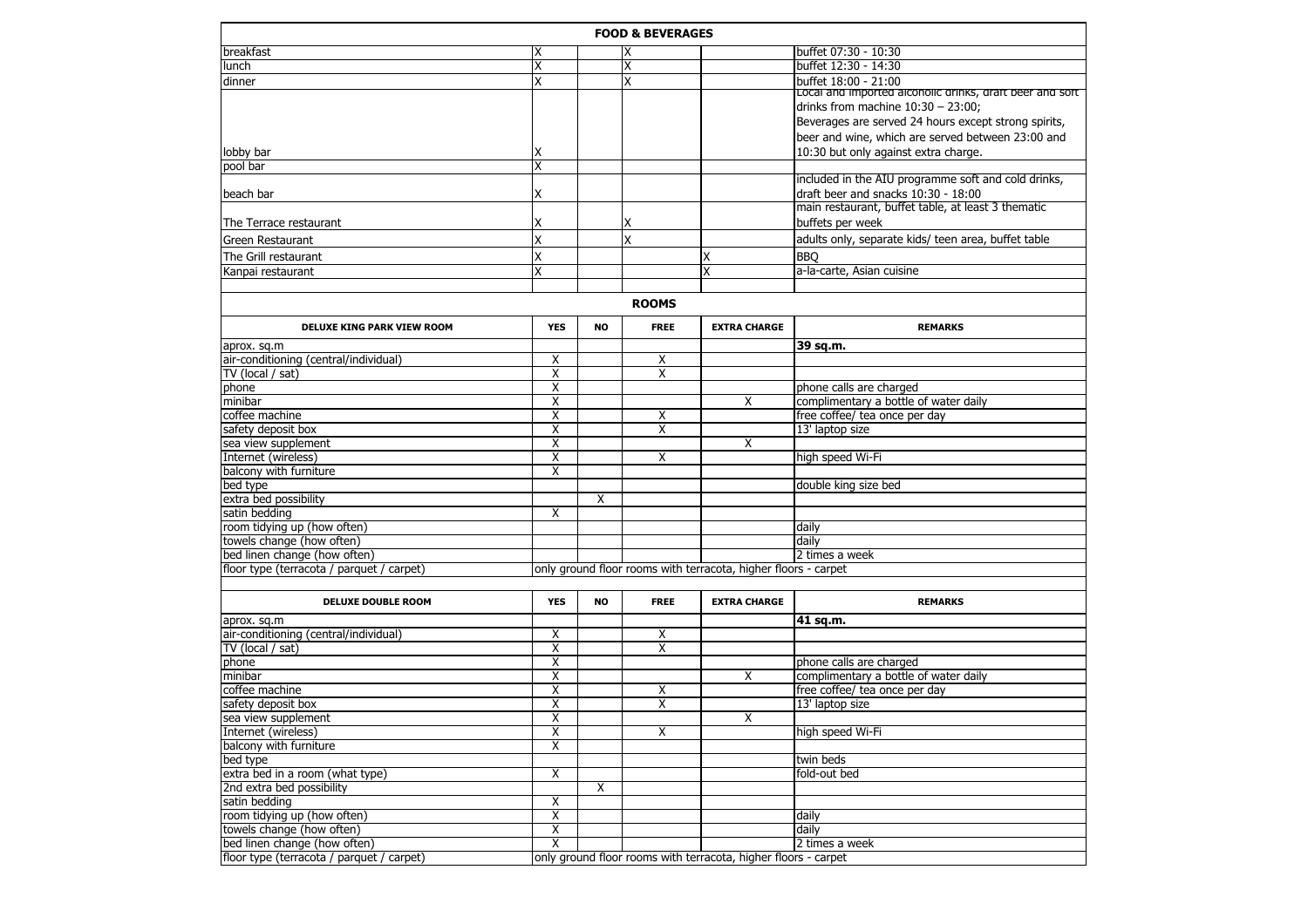| <b>SUPERIOR DOUBLE ROOM</b>               | <b>YES</b>              | <b>NO</b>      | <b>FREE</b>             | <b>EXTRA CHARGE</b>                                            | <b>REMARKS</b>                        |
|-------------------------------------------|-------------------------|----------------|-------------------------|----------------------------------------------------------------|---------------------------------------|
| aprox. sq.m                               |                         |                |                         |                                                                | 47 sq.m.                              |
| air-conditioning (central/individual)     | Χ                       |                | $\overline{X}$          |                                                                |                                       |
| TV (local / sat)                          | $\overline{\mathsf{X}}$ |                | $\overline{\mathsf{x}}$ |                                                                |                                       |
| phone                                     | $\overline{\mathsf{x}}$ |                |                         |                                                                | phone calls are charged               |
| minibar                                   | $\overline{X}$          |                |                         | $\overline{X}$                                                 | complimentary a bottle of water daily |
| coffee machine                            | $\overline{\mathsf{X}}$ |                | X                       |                                                                | free coffee/ tea once per day         |
| safety deposit box                        | $\overline{\mathsf{X}}$ |                | $\overline{X}$          |                                                                | 13' laptop size                       |
| sea view supplement                       | Χ                       |                |                         | X                                                              |                                       |
| Internet (wireless)                       | $\overline{\mathsf{X}}$ |                | $\overline{X}$          |                                                                | high speed Wi-Fi                      |
| balcony with furniture                    | $\overline{X}$          |                |                         |                                                                |                                       |
| bed type                                  |                         |                |                         |                                                                | twin beds                             |
| extra bed in a room (what type)           | $\overline{X}$          |                |                         |                                                                | double sofa 160 x 200 sm              |
| 2nd extra bed possibility                 |                         | X              |                         |                                                                |                                       |
| satin bedding                             | Χ                       |                |                         |                                                                |                                       |
| room tidying up (how often)               | Χ                       |                |                         |                                                                | daily                                 |
| towels change (how often)                 | $\overline{\mathsf{X}}$ |                |                         |                                                                | daily                                 |
| bed linen change (how often)              | $\overline{\mathsf{X}}$ |                |                         |                                                                | 2 times a week                        |
| floor type (terracota / parquet / carpet) |                         |                |                         | only ground floor rooms with terracota, higher floors - carpet |                                       |
|                                           |                         |                |                         |                                                                |                                       |
| <b>EXECUTIVE DOUBLE SEA VIEW ROOM</b>     | <b>YES</b>              | <b>NO</b>      | <b>FREE</b>             | <b>EXTRA CHARGE</b>                                            | <b>REMARKS</b>                        |
| aprox. sq.m                               |                         |                |                         |                                                                | 47 sq.m.                              |
| air-conditioning (central/individual)     | Χ                       |                | X                       |                                                                |                                       |
| TV (local / sat)                          | $\overline{\mathsf{x}}$ |                | $\overline{\mathsf{x}}$ |                                                                |                                       |
| phone                                     | $\overline{\mathsf{X}}$ |                |                         |                                                                | phone calls are charged               |
| minibar                                   | $\overline{\mathsf{X}}$ |                |                         | $\overline{\mathsf{x}}$                                        | complimentary a bottle of water daily |
| coffee machine                            | $\overline{\mathsf{X}}$ |                | X                       |                                                                | free coffee/ tea once per day         |
| safety deposit box                        | $\overline{\mathsf{x}}$ |                | $\overline{\mathsf{x}}$ |                                                                | 13' laptop size                       |
| Internet (wireless)                       | $\overline{\mathsf{x}}$ |                | $\overline{\mathsf{x}}$ |                                                                | high speed Wi-Fi                      |
| balcony with furniture                    | $\overline{\mathsf{x}}$ |                |                         |                                                                |                                       |
| bed type                                  |                         |                |                         |                                                                | twin beds                             |
| extra bed in a room (what type)           | X                       |                |                         |                                                                | fold-out bed                          |
| 2nd extra bed possibility                 |                         | Χ              |                         |                                                                |                                       |
| satin bedding                             |                         |                |                         |                                                                |                                       |
| room tidying up (how often)               | Χ                       |                |                         |                                                                | daily                                 |
| towels change (how often)                 | $\overline{\mathsf{X}}$ |                |                         |                                                                | daily                                 |
| bed linen change (how often)              | $\overline{\chi}$       |                |                         |                                                                | 2 times a week                        |
| floor type (terracota / parquet / carpet) |                         |                |                         |                                                                |                                       |
|                                           | carpet                  |                |                         |                                                                |                                       |
| PREMIUM FAMILY SEA VIEW ROOM              | <b>YES</b>              | <b>NO</b>      | <b>FREE</b>             | <b>EXTRA CHARGE</b>                                            | <b>REMARKS</b>                        |
| aprox. sq.m                               |                         |                |                         |                                                                | 41 sq.m.                              |
| air-conditioning (central/individual)     | $\overline{X}$          |                |                         |                                                                |                                       |
| TV (local / sat)                          | $\overline{X}$          |                | $\overline{X}$          |                                                                |                                       |
| phone                                     | $\overline{X}$          |                |                         |                                                                | phone calls are charged               |
| minibar                                   | $\overline{\chi}$       |                |                         | $\overline{\mathsf{x}}$                                        | complimentary a bottle of water daily |
| coffee machine                            | $\overline{X}$          |                | $\overline{X}$          |                                                                | free coffee/ tea once per day         |
| safety deposit box                        | $\overline{\chi}$       |                | $\overline{\mathsf{x}}$ |                                                                | 13' laptop size                       |
| Internet (wireless)                       | $\overline{X}$          |                | $\overline{X}$          |                                                                | high speed Wi-Fi                      |
| balcony with furniture                    | $\overline{X}$          |                |                         |                                                                |                                       |
| bed type                                  |                         |                |                         |                                                                | twin beds                             |
| extra bed in a room (what type)           | $\overline{X}$          |                |                         |                                                                | double sofa 160 x 200 sm              |
| 2nd extra bed possibility                 |                         | $\overline{X}$ |                         |                                                                |                                       |
| satin bedding                             | Χ                       |                |                         |                                                                |                                       |
| room tidying up (how often)               | $\overline{\chi}$       |                |                         |                                                                | daily                                 |
| towels change (how often)                 | $\overline{\mathsf{X}}$ |                |                         |                                                                | daily                                 |
| bed linen change (how often)              | $\overline{\mathsf{x}}$ |                |                         |                                                                | 2 times a week                        |
| floor type (terracota / parquet / carpet) | carpet                  |                |                         |                                                                |                                       |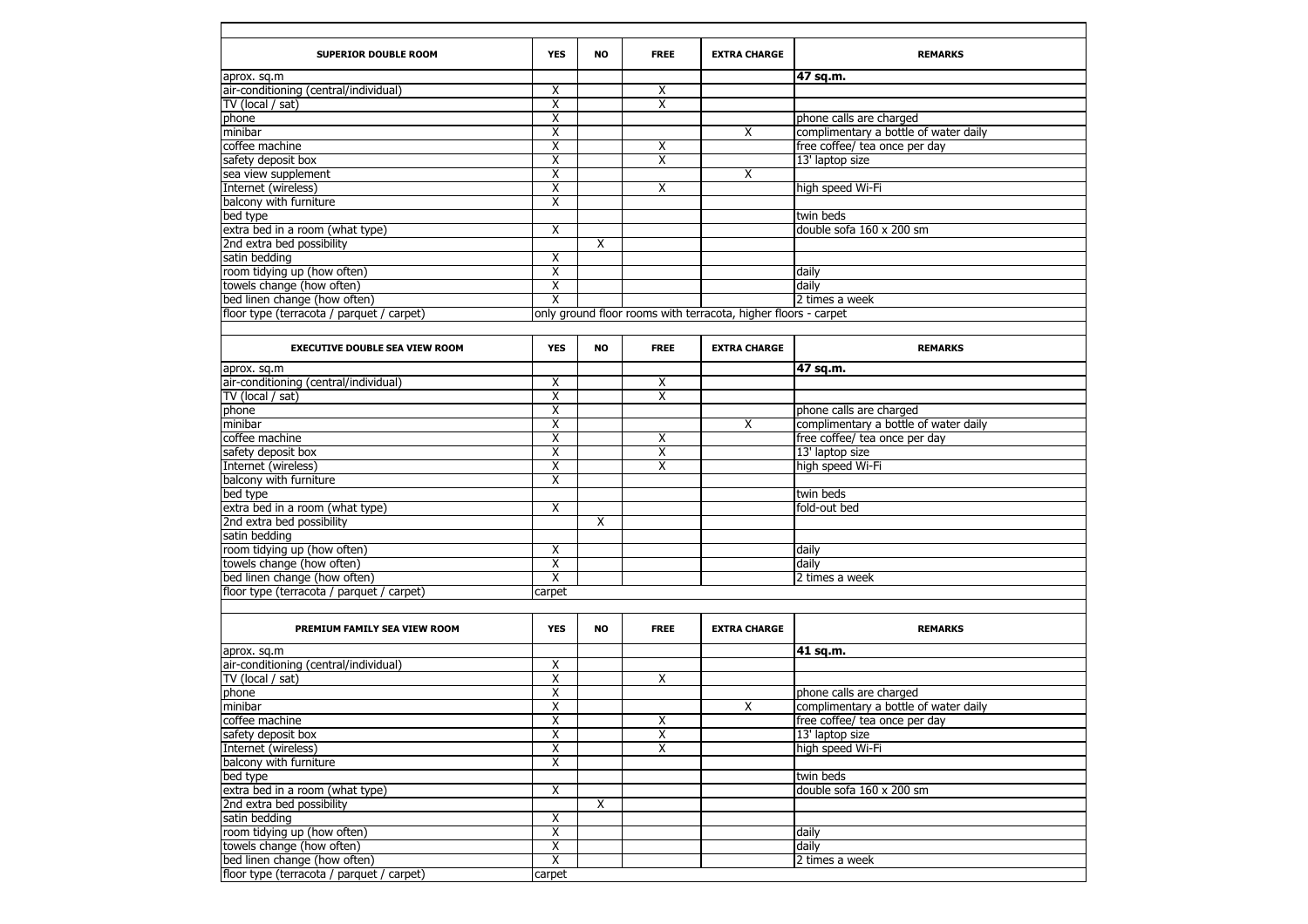| PINE POOL SWIM-UP DOUBLE                  | <b>YES</b>              | <b>NO</b>      | <b>FREE</b>             | <b>EXTRA CHARGE</b>     | <b>REMARKS</b>                        |
|-------------------------------------------|-------------------------|----------------|-------------------------|-------------------------|---------------------------------------|
| aprox. sq.m                               |                         |                |                         |                         | 41 sq.m.                              |
| air-conditioning (central/individual)     | Χ                       |                |                         |                         |                                       |
| TV (local / sat)                          | $\overline{\mathsf{x}}$ |                | Χ                       |                         |                                       |
| phone                                     | $\overline{\mathsf{x}}$ |                |                         |                         | phone calls are charged               |
| minibar                                   | Χ                       |                |                         | $\overline{X}$          | complimentary a bottle of water daily |
| coffee machine                            | $\overline{\mathsf{x}}$ |                | Χ                       |                         | free coffee/ tea once per day         |
| safety deposit box                        | $\overline{\mathsf{x}}$ |                | $\overline{\mathsf{x}}$ |                         | 13' laptop size                       |
| Internet (wireless)                       | $\overline{\mathsf{x}}$ |                | $\overline{\mathsf{X}}$ |                         | high speed Wi-Fi                      |
| balcony with furniture                    | $\overline{\mathsf{x}}$ |                |                         |                         | with direct access to the Pine pool   |
| bed type                                  |                         |                |                         |                         | twin beds                             |
| extra bed in a room (what type)           | $\overline{\mathsf{X}}$ |                |                         |                         | double sofa 160 x 200 sm              |
| 2nd extra bed possibility                 |                         | $\overline{X}$ |                         |                         |                                       |
| satin bedding                             | Χ                       |                |                         |                         |                                       |
| room tidying up (how often)               | $\overline{\chi}$       |                |                         |                         | daily                                 |
| towels change (how often)                 | $\overline{\mathsf{X}}$ |                |                         |                         | daily                                 |
| bed linen change (how often)              | $\overline{\mathsf{x}}$ |                |                         |                         | 2 times a week                        |
| floor type (terracota / parquet / carpet) | carpet                  |                |                         |                         |                                       |
| <b>PREMIUM CORNER STUDIO</b>              | <b>YES</b>              | <b>NO</b>      | <b>FREE</b>             | <b>EXTRA CHARGE</b>     | <b>REMARKS</b>                        |
| aprox. sq.m                               |                         |                |                         |                         | 80 sq.m.                              |
| air-conditioning (central/individual)     | $\overline{\mathsf{X}}$ |                |                         |                         |                                       |
| TV (local / sat)                          | $\overline{\mathsf{X}}$ |                | Χ                       |                         |                                       |
| phone                                     | $\overline{\mathsf{x}}$ |                |                         |                         | phone calls are charged               |
| minibar                                   | $\overline{\mathsf{x}}$ |                |                         | $\overline{X}$          | complimentary a bottle of water daily |
| coffee machine                            | $\overline{\mathsf{x}}$ |                | $\overline{X}$          |                         | free coffee/ tea once per day         |
| safety deposit box                        | Χ                       |                | $\overline{\mathsf{X}}$ |                         | 13' laptop size                       |
| sea view supplement                       | $\overline{\mathsf{X}}$ |                |                         | $\overline{\mathsf{x}}$ |                                       |
| Internet (wireless)                       | $\overline{\mathsf{X}}$ |                | Χ                       |                         | high speed Wi-Fi                      |
| balcony with furniture                    | $\overline{\mathsf{X}}$ |                |                         |                         |                                       |
| bed type                                  |                         |                |                         |                         | double king size bed                  |
| extra bed in a room (what type)           | Χ                       |                |                         |                         | double sofa 160 x 200 sm              |
| 2nd extra bed possibility                 |                         | X              |                         |                         |                                       |
| satin bedding                             | $\overline{X}$          |                |                         |                         |                                       |
| room tidying up (how often)               | Χ                       |                |                         |                         | daily                                 |
| towels change (how often)                 | $\overline{X}$          |                |                         |                         | daily                                 |
| bed linen change (how often)              | $\overline{\mathsf{X}}$ |                |                         |                         | 2 times a week                        |
| floor type (terracota / parquet / carpet) | carpet                  |                |                         |                         |                                       |
| <b>BLACK SEA ONE BEDROOM SUITE</b>        | <b>YES</b>              | <b>NO</b>      | <b>FREE</b>             | <b>EXTRA CHARGE</b>     | <b>REMARKS</b>                        |
| aprox. sq.m                               |                         |                |                         |                         | 86 sq.m.                              |
| air-conditioning (central/individual)     | X                       |                |                         |                         |                                       |
| TV (local / sat)                          | $\overline{\mathsf{X}}$ |                | X                       |                         |                                       |
| phone                                     | $\overline{\mathsf{X}}$ |                |                         |                         | phone calls are charged               |
| minibar                                   | $\overline{\mathsf{X}}$ |                |                         | $\overline{X}$          | complimentary a bottle of water daily |
| coffee machine                            | $\overline{\chi}$       |                | $\overline{\mathsf{X}}$ |                         | free coffee/ tea once per day         |
| safety deposit box                        | $\overline{X}$          |                | $\overline{\mathsf{X}}$ |                         | 13' laptop size                       |
| sea view                                  | $\overline{\mathsf{x}}$ |                |                         |                         |                                       |
| Internet (wireless)                       | $\overline{X}$          |                | $\overline{X}$          |                         | high speed Wi-Fi                      |
| balcony with furniture                    | $\overline{X}$          |                |                         |                         |                                       |
| bed type                                  |                         |                |                         |                         | double king size bed                  |
| extra bed in a room (what type)           | Χ                       |                |                         |                         | double sofa 160 x 200 sm              |
| satin bedding                             | $\overline{\mathsf{X}}$ |                |                         |                         |                                       |
| room tidying up (how often)               | $\overline{\mathsf{X}}$ |                |                         |                         | daily                                 |
| towels change (how often)                 | $\overline{\mathsf{X}}$ |                |                         |                         | daily                                 |
| bed linen change (how often)              | $\overline{\mathsf{X}}$ |                |                         |                         | 2 times a week                        |
| floor type (terracota / parquet / carpet) | carpet                  |                |                         |                         |                                       |
|                                           |                         |                |                         |                         |                                       |
|                                           |                         |                |                         |                         |                                       |